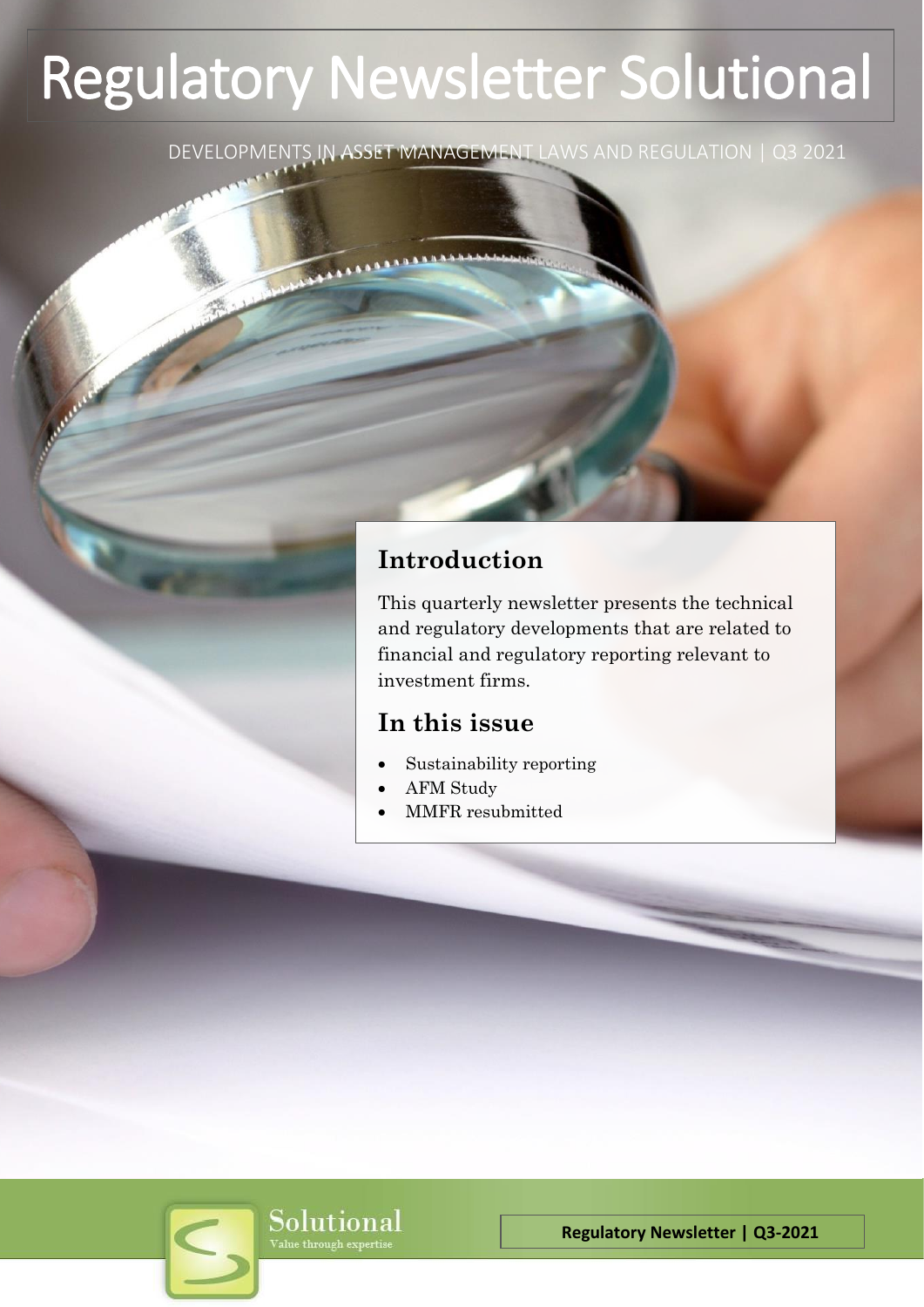## **General**

## **Sector letter AFM**

On 26 July 2021 the Dutch Authority for the Financial Markets (AFM) published a letter to the sector in which it urges asset managers to manage the risks of outsourcing activities.

Although the AFM sees improvement, there are still points of concern that could endanger the stability and continuity of the sector.

Asset managers have to comply to the outsourcing rules of MiFID II, the AIFM Directive and/or the UCITS Directive. Research by the AFM shows that the measures taken by asset managers in this area need improvement. The AFM identifies a decrease in the number of companies without an outsourcing policy, but the implementation of the measures is lagging.

The AFM expects the sector to investigate and improve. The AFM also announced that it will conduct further investigations with individual parties in the asset management.

On 30 September 2021 the AFM announced a further deep dive at a number of asset managers related to the obligation to report incidents.

## **IFRS**

## **Exposure Draft: 'Subsidiaries without Public Accountability: Disclosures'**

For consolidation purposes, a subsidiary applies the recognition and measurement requirements in the IFRS Standards when reporting to a parent that applies IFRS. The IASB received feedback that some of these subsidiaries prefer to prepare their financial statements according to the IFRS Standards, but with reduced disclosure requirements.

The IASB held a research project on this item and decided to present an exposure draft. In July 2021 the IASB published the Exposure Draft 'Subsidiaries without Public Accountability: Disclosures' with their proposal for a new IFRS Standard. The draft Standard would permit a subsidiary to apply reduced disclosure

requirements when applying IFRS Standards in its financial statements provided that:

- the subsidiary does not have public accountability; and
- its ultimate or any intermediate parent produces consolidated financial statements available for public use that comply with IFRS Standards.

The Exposure Draft proposes a new IFRS Standard that would:

- be optional for a subsidiary that is eligible to apply it;
- set out disclosure requirements for a subsidiary that elects to apply the Standard; and
- specify the disclosure requirements in other IFRS Standards that do not apply and are replaced if a subsidiary elects to apply the draft Standard.

## **Sustainability reporting**

The IFRS Foundation Trustees published a consultation paper in September 2020 to determine the need for global sustainability standards and whether the IFRS Foundation should play a role in developing such standards. The feedback received confirmed the need and support for the foundation to play a role in the development of such standards. The Trustees have since the start of 2021 worked towards the potential creation of a new standard-setting board within the existing governance structure of the IFRS Foundation, International Sustainability Standards Board (ISSB).

The Trustees published an exposure draft in April 2021 proposing the creation of the ISSB with the possibility for comments until 29 July 2021. The Trustees considered the feedback in September and will undertake their final consideration in October 2021 ahead of the COP26, UN climate change conference, in November 2021.

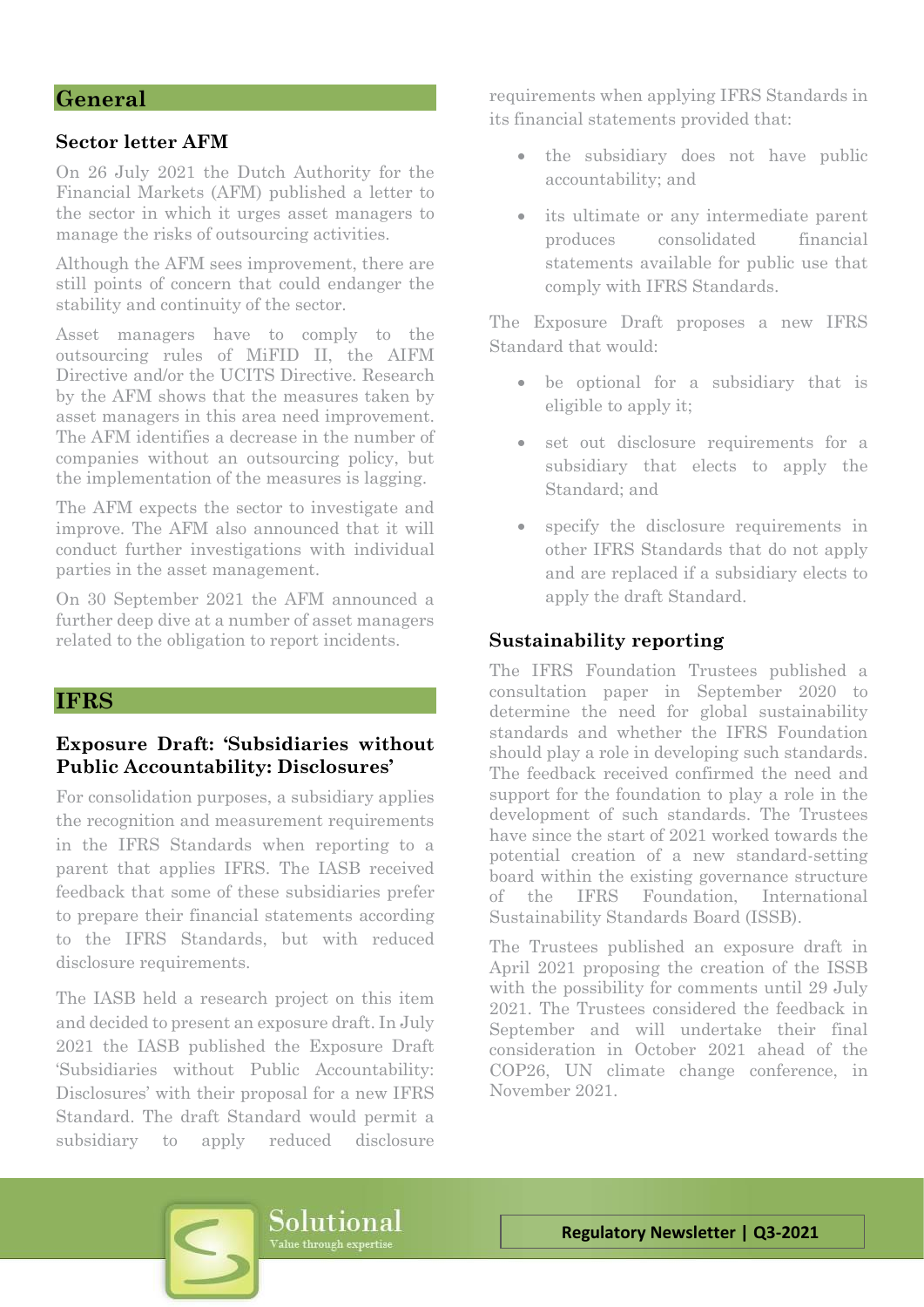## **EU endorsements**

During the third quarter of 2021, the EU endorsed the amendments to IFRS 16 Leases: Covid-19-Related Rent Concessions beyond 30 June 2021 (issued on 31 March 2021) with EU effective date 1 April 2021. Refer to our Q2-2021 newsletter for the endorsed amendment to IFRS 16.

## **Dutch GAAP**

The Dutch Accounting Standards Board (DASB) / Raad voor de Jaarverslaggeving (RJ) provided feedback on 15 July 2021 on the Exposure Draft "Proposed Targeted Amendments to the IFRS Foundation Constitution to Accommodate an International Sustainability Standards Board to Set IFRS Sustainability Standards".

The DASB is in favor of global sustainability reporting standards and welcomes the incorporation of an International Sustainability Standards Board (ISSB) in the governance structure of the IFRS Foundation.

There were no relevant updates during the third quarter of 2021 in the guidelines for annual reporting of the RJ.

## **AIFMD Annex IV**

No relevant updates during the third quarter of 2021.

There are no updates on the review of the AIFMD by the European Commission. The first draft of the revised AIFM Directive is expected in Q4 this year.

## **UCITS**

No relevant reporting updates during the third quarter of 2021.

## **Statistical Reporting**

The templates for using the MESREP Excel submission facility have been updated. The taxonomy and the data to be entered themselves have not changed. The adjustments concern improvements in the user-friendliness of form TOC and in calculation rules for the overview form T11.01.

## **SOLVENCY II (TPT/QRT)**

No relevant reporting updates during the third quarter of 2021.

## **FTK**

On 30 September 2021, DNB published the updated FTK taxonomy 2.4.0. Version 2.3.0 of the taxonomy will be replaced by version 2.4.0. The 2.4.0 taxonomy will be applicable from 1 January 2022.

## **MMFR**

In September 2021, the AFM sent a letter to managers of Money Market Funds announcing that the MMF reports for Dutch funds will have to be submitted through the AFM portal as of Q3-2021. Since the first report in Q3-2020, the MMF reports have been submitted through a secured email facility of the AFM as the required infrastructure was not in place yet. As a result, the AFM therefore did not yet review the submitted reports.

Additionally. the AFM requested the asset managers to resubmit all their previously delivered reports for 2020 and 2021 through the AFM portal

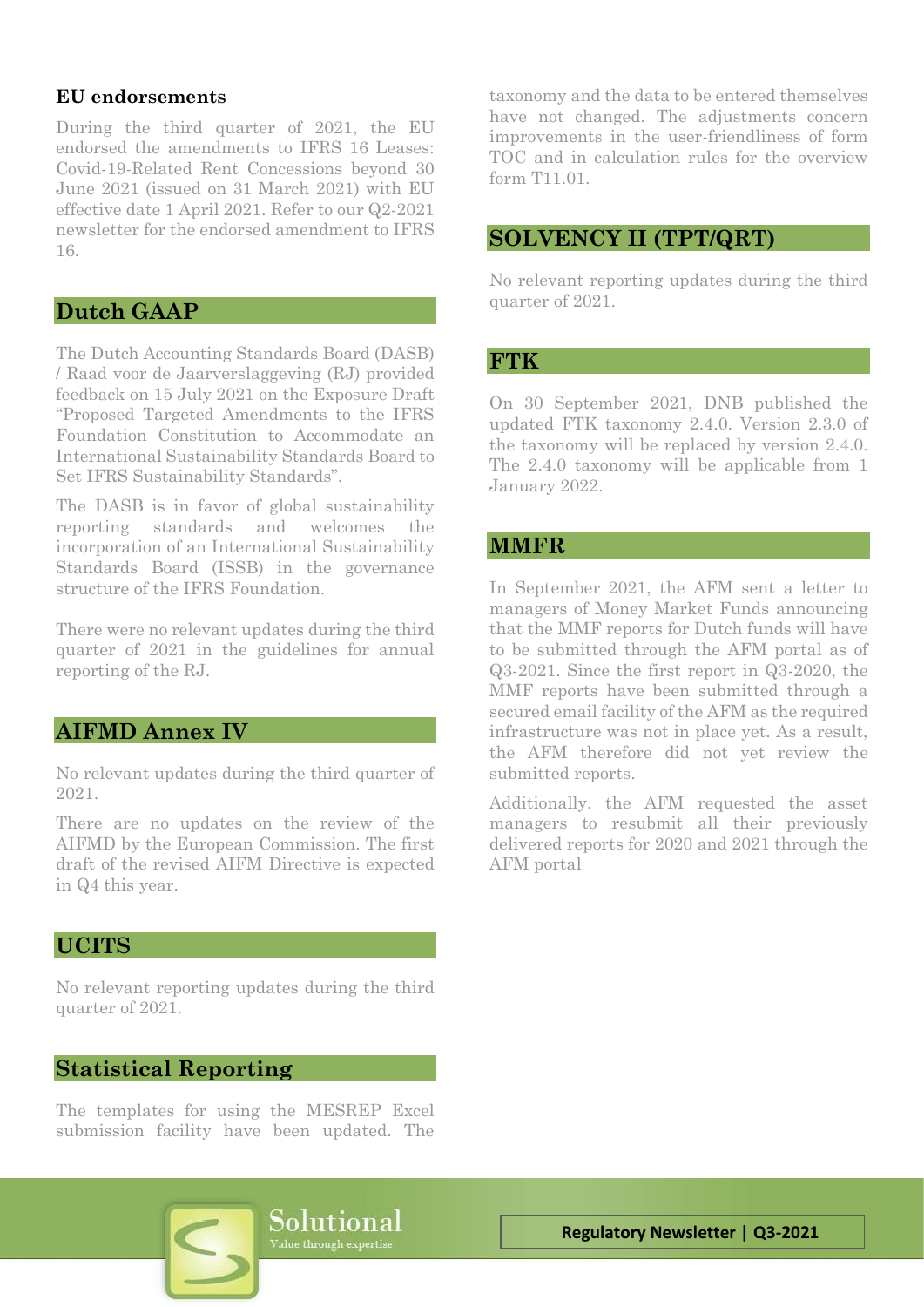## **EMIR**

On 13 July 2021, the European Securities and Markets Authority (ESMA) launched a public consultation on its draft Guidelines for derivatives reporting under EMIR.

The Consultation Paper includes draft guidelines on a wide range of topics related to reporting, data quality and data access under EMIR Refit.

The proposed Guidelines, together with the validation rules, complement the revised draft EMIR technical standards on reporting by counterparties, data quality and data access.

The closing date for responses was 30 September 2021. ESMA will publish their final report in Q4 2021 or Q1 2022.

## **MIFID**

On 24 September 2021, the ESMA launched a consultation on proposals for improvements to the MiFID II framework on best execution reports.

ESMA's proposals include technical changes to:

- the reporting obligations for execution venues:
	- o aimed at simplifying the reporting requirements by reducing the granularity and volume of data to be reported; and
	- o moving to a set of seven indicators aimed at disclosing meaningful information to help firms to assess venues' execution quality; and
- the reporting requirements for firms: focusing mainly on clarifying the requirements for firms that transmit client orders or decisions to deal to third parties for execution.

In addition, it proposes amendments to the relevant provisions of the MiFID II legislative framework to enable these technical changes to come into effect in the future.

Stakeholders can provide their response until 23 December 2021.

## **PRIIPS**

No relevant reporting updates during the third quarter of 2021.

## **IFR/IFD**

In our Q2-2021 newsletter we mentioned that the national implementation of the Investment Fund Directive (IFD) in Dutch laws and regulations will be completed later than 26 June 2021.

The DNB clarified in a news item published on 20 July 2021, that they assume that the IFD Implementation Act came into effect before the reporting deadline of the quarterly reports for the third quarter of 2021. DNB therefore expects that the new reporting templates will be used by managers of investment institutions and UCITS (and investment firms) for the reports on the third quarter.

## **SFDR**

#### **Postponing the RTS**

The European Commission announced that the application of the Sustainable Finance Disclosure Regulatory Technical Standards (SFDR RTS) on 1 January 2022 is not feasible. The Commission intends to postpone this by six months until 1 July 2022.

## **Exploratory study by the AFM**

The AFM conducted an exploratory study into the application of the SFDR rules among 100 managers of 1,250 Dutch funds and published the results on 14 September 2021. The study focused on the pre-contractual disclosures in the prospectus.

Key points from this study:

• According to the manager, 57% of the managed funds do not have sustainable characteristics.

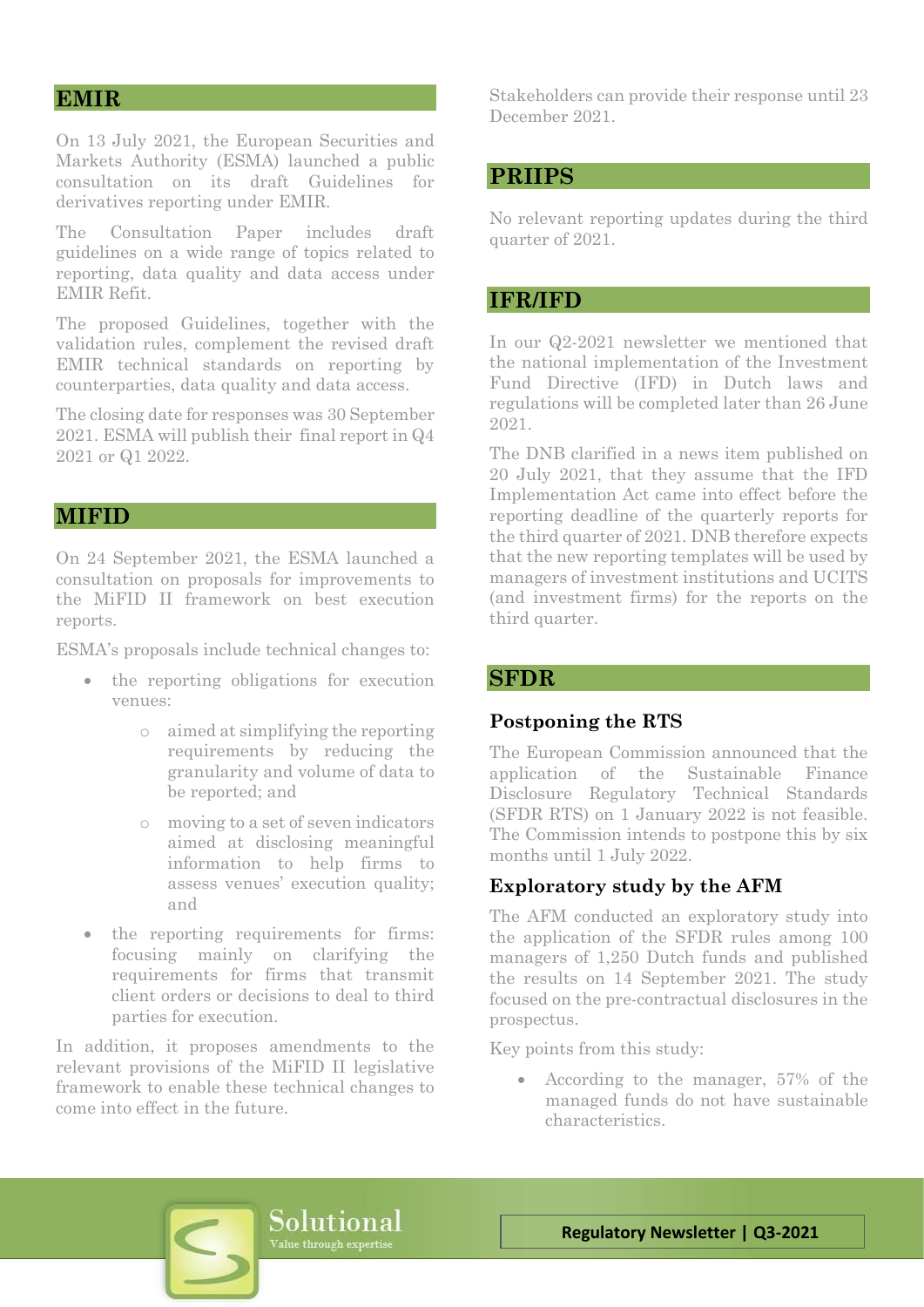- 35% of the funds were qualified by the managers as 'having sustainable characteristics' and 8% as funds 'pursuing sustainable investments'. The AFM doubts this qualification based on a sample of these funds.
- Based on the reviewed prospectus of the funds categorized as sustainable by the managers, the AFM has determined that the information provided about the way in which sustainability risks are integrated in the investment policy is general and often not specific to the fund.

The AFM understands that due to the lack of final Regulatory Technical Standards some requirements are still unclear. The AFM therefore understands that there is still room for improvement and has therefore decided, for the time being, only to provide generic feedback.

However, the AFM does expect managers to use the insights gained from research in their further implementation of the SFDR and associated technical standards.

The AFM will continue to monitor compliance with the SFDR requirements and the implementation of the RTS. The AFM will also take into account the extent to which the findings of the exploratory study have been taken up by the fund managers.

Solutional

**Regulatory Newsletter | Q3-2021**